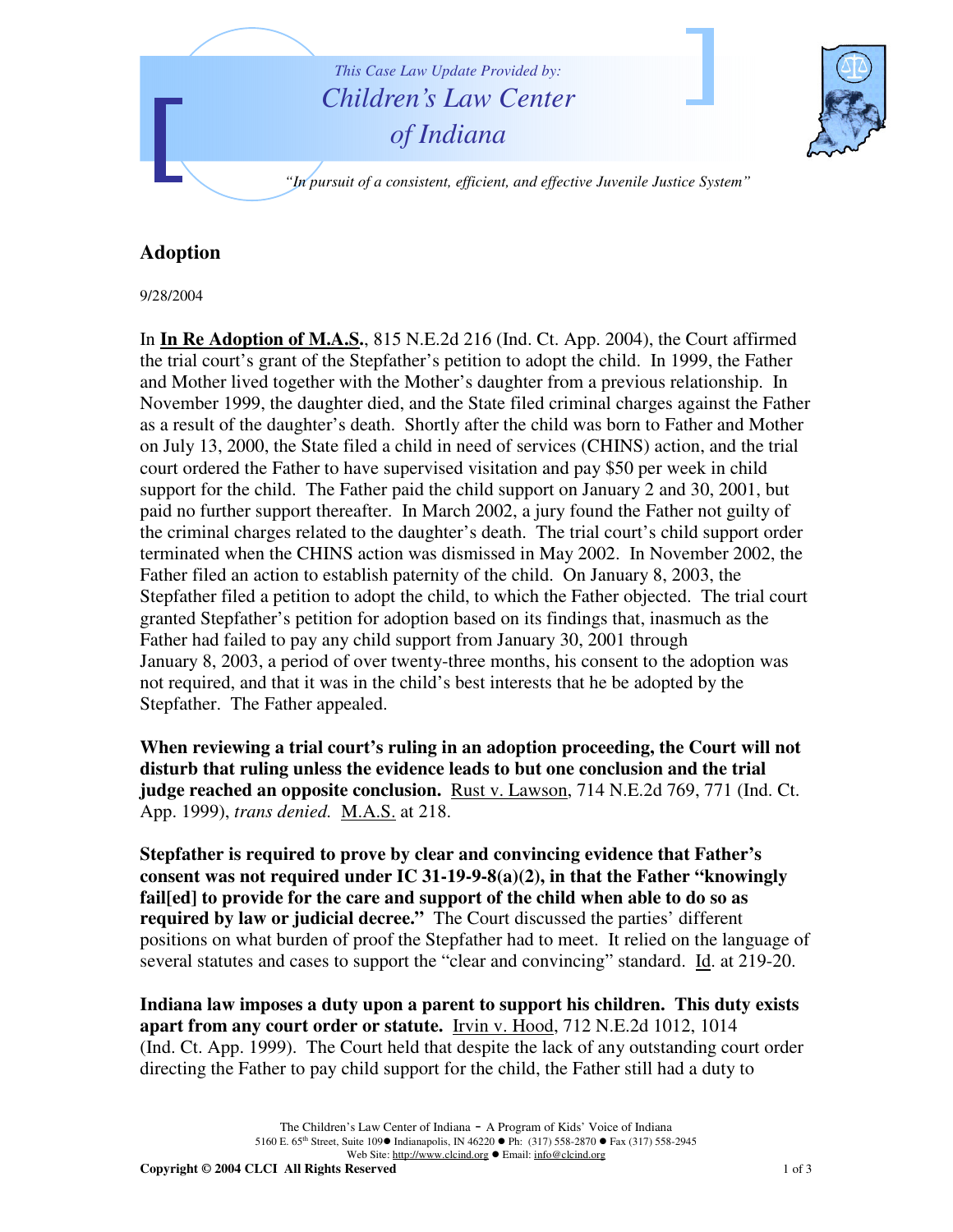support him. Id. at 220-21. The Court also pointed out that it was undisputed that the Father had failed to pay child support for the child from January 30, 2001 through January 8, 2003, and that, contrary to the Father's assertions, the evidence implied that the Father was aware that the child support the Father resumed paying in April 2002, was solely for the support of two other children of the Father's, and not the support of the child herein. Id. at 221.

**A petitioner for adoption must show that the noncustodial parent had the ability to make the payments that he failed to make. That ability cannot be adequately shown by proof of income standing alone. To determine that ability, it is necessary to consider the totality of the circumstances.** In re Augustyniak, 508 N.E.2d 1307, 1308 (Ind. Ct. App. 1987). The Father argued that he was not able to pay child support because he was "mired in a legal morass" as a result of the criminal charges, the CHINS actions, a court order requiring him to move out of his house, a bankruptcy, and his loss of jobs due to the criminal prosecution. Father was employed during the time in question and the only evidence of his expenses during the time were payments of \$30 an hour for supervised visitations with his other children; the Father was not required to pay for supervised visits with the child herein. The Father also testified that he paid \$1,000 for bail. The trial court found that the Father had sufficient income to "pay something on the support order for the child and then to pay something for support to meet his legal duty to pay support for the child." The Court opined that it could not say that the evidence leads to but one conclusion and the trial judge reached an opposite conclusion. The Court held that, under the totality of the circumstances, the Stepfather proved by clear and convincing evidence that the Father was able to provide support for the child but failed to do so for "a period of at least one year." Thus, the trial court did not err by finding that the Father's consent to the adoption was not required. M.A.S. at 221.

**The Court found that the trial court could consider the home study report in determining whether it was in the child's best interests to be adopted by Stepfather.** Id. at 223. The Father argued that the trial court's grant of the adoption petition was not in the child's best interests, a requirement under IC 31-19-11-1(a). The Father objected to the consideration of the home study report based on hearsay grounds. The Father relied on, and the Court distinguished, In Re E.T., 808 N.E.2d 639, 645 (Ind. 2004), where the supreme court held in an involuntary termination of parental rights case that reports compiled by a social services agency describing home visits and supervised visitations did not qualify as business records and, thus, were not admissible under an exception to the hearsay rule. The Court here distinguished  $E.T.$  because the statute here specifically provides that the report "shall be filed with the adoption proceedings" and "become part of the proceedings," I.C. 31-19-8-5, but there was no such statute in the E.T. case. The Court went on to acknowledge that such reports are "not admissible over objection in a contested case, i.e., a case in which a party whose consent is required refuses to do so." Krieg v. Glassburn, 419 N.E.2d 1015, 1021 n. 5 (Ind. Ct. App. 1981). Inasmuch as the Father's consent is not required in this case; however, the trial court could consider the home study report in determining whether it was in the child's best interests to be adopted by the Stepfather. M.A.S. at 223. The Court further held that, even if the trial court abused its discretion by considering the home study report, the